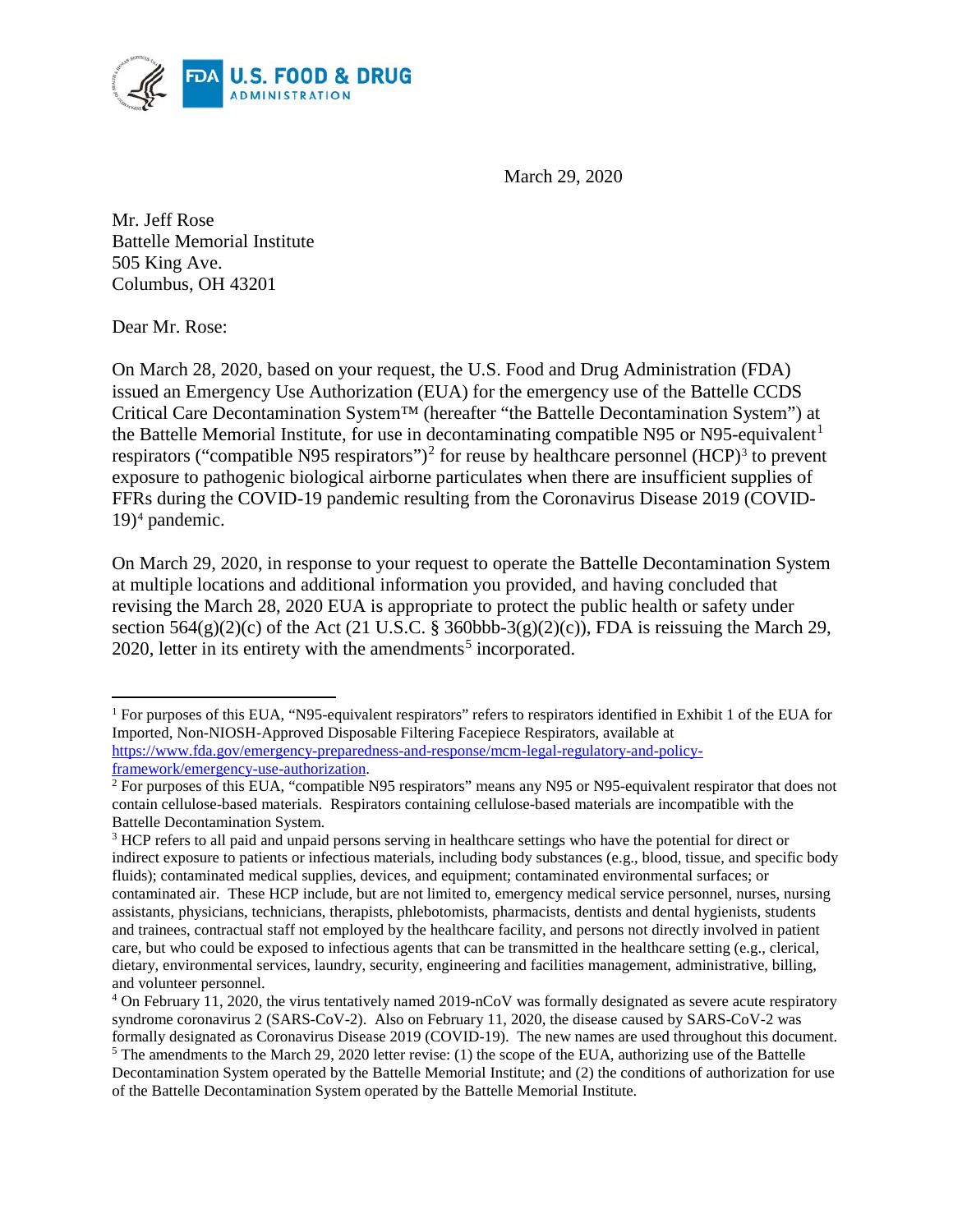On February 4, 2020, pursuant to Section 564(b)(1)(C) of the Federal Food, Drug, and Cosmetic Act (the Act), the Secretary of the Department of Health and Human Services (HHS) determined that there is a public health emergency that has a significant potential to affect national security or the health and security of United States citizens living abroad, and that involves the virus that causes COVID-19.<sup>[6](#page-1-0)</sup> Pursuant to Section 564 of the Act, and on the basis of such determination, the Secretary of HHS then declared on March 24, 2020, that circumstances exist justifying the authorization of emergency use of medical devices, including alternative products used as medical devices, during the COVID-19 pandemic, subject to the terms of any authorization issued under that section.<sup>[7](#page-1-1)</sup>

Having concluded that the criteria for issuance of this authorization under Section 564(c) of the Act are met, I am authorizing the emergency use of the Battelle Decontamination System, as described in the Scope of Authorization (Section II) and pursuant to the Conditions of Authorization (Section IV) of this letter.

# **I. Criteria for Issuance of Authorization**

l

I have concluded that the emergency use of the Battelle Decontamination System for decontaminating compatible N95 respirators that are contaminated or potentially contaminated with SARS-CoV-2 or other pathogenic microorganisms during the COVID-19 pandemic meets the criteria for issuance of an authorization under Section 564(c) of the Act, because I have concluded that:

1. SARS-CoV-2, the virus that causes COVID-19, can cause a serious or life-threatening disease or condition, including severe respiratory illness, to humans infected by this virus;

2. Based on the totality of scientific evidence available to FDA, it is reasonable to believe that the Battelle Decontamination System may be effective at preventing exposure to pathogenic airborne particulates when there are insufficient supplies of FFRs during the COVID-19 pandemic by decontaminating, for a maximum of 20 decontamination cycles per respirator, compatible N95 respirators that are contaminated or potentially contaminated with SARS-CoV-2 or other pathogenic microorganisms, and that the known and potential benefits of the Battelle Decontamination System, when used to decontaminate compatible N95 respirators for reuse by HCP to prevent exposure to pathogenic airborne particulates during FFR shortages during the COVID-19 pandemic, outweigh the known and potential risks; and

<span id="page-1-0"></span><sup>6</sup> U.S. Department of Health and Human Services, Determination of a Public Health Emergency and Declaration that Circumstances Exist Justifying Authorizations Pursuant to Section 564(b) of the Federal Food, Drug, and Cosmetic Act, 21 U.S.C. § 360bbb-3. 85 FR 7316 (February 4, 2020) (accessible at https://www.fda.gov/media/135010/download).

<span id="page-1-1"></span><sup>&</sup>lt;sup>7</sup> U.S. Department of Health and Human Services, *Declaration that Circumstances Exist Justifying Authorizations Pursuant to Section 564(b) of the Federal Food, Drug, and Cosmetic Act, 21 U.S.C. § 360bbb-3*, March 24, 2020.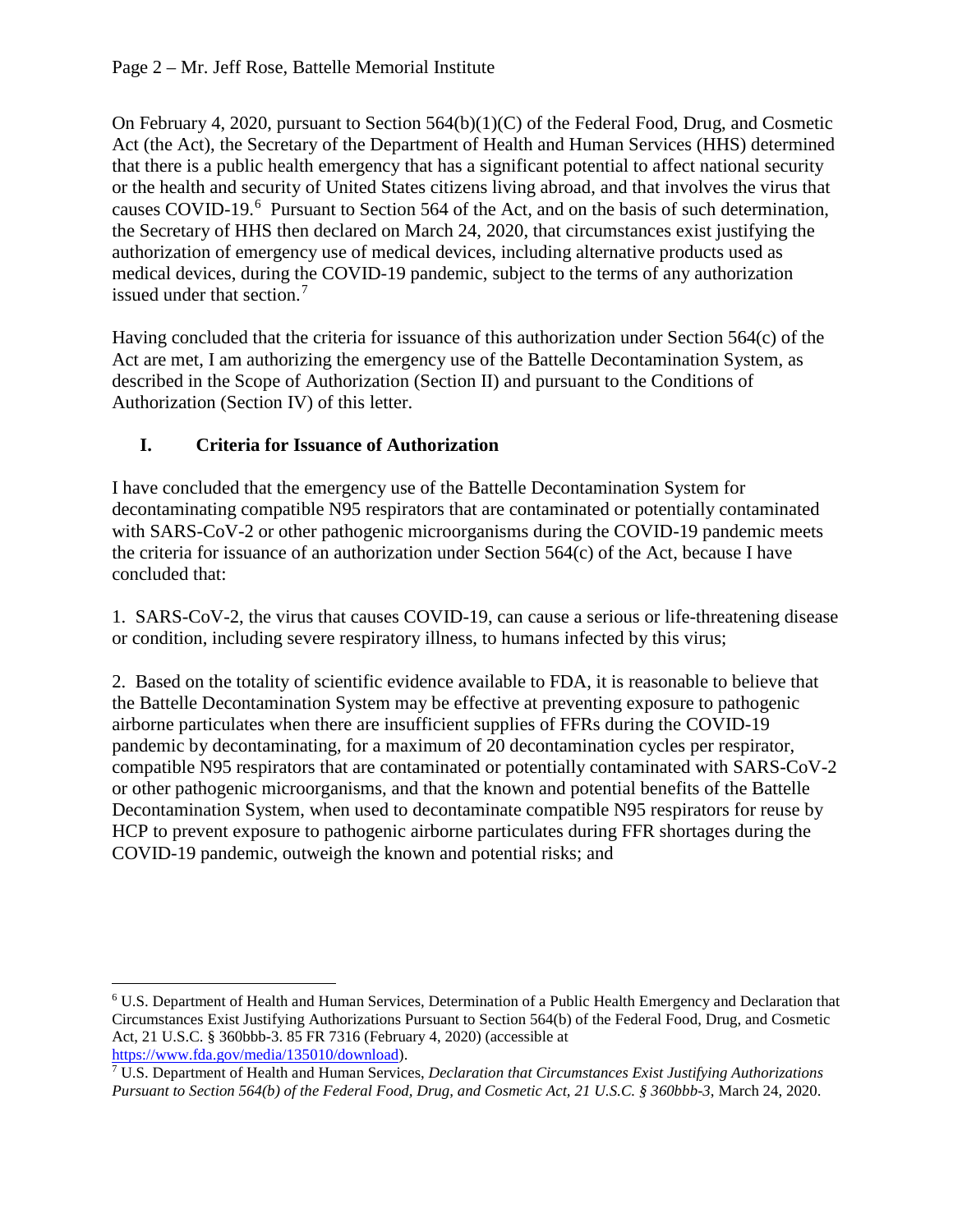3. There is no adequate, approved, and available alternative to the emergency use of the Battelle Decontamination System for decontaminating compatible N95 respirators for reuse by HCP during FFR shortages during the COVID-19 pandemic.<sup>[8](#page-2-0),[9](#page-2-1)</sup>

#### **II. Scope of Authorization**

l

I have concluded, pursuant to Section  $564(d)(1)$  of the Act, that the scope of this authorization is limited to the use of the Battelle Decontamination System operated by the Battelle Memorial Institute, for use in decontaminating compatible N95 respirators that are contaminated or potentially contaminated with SARS-CoV-2 or other pathogenic microorganisms, for a maximum of 20 decontamination cycles per respirator, for reuse by HCP to prevent exposure to pathogenic airborne particulates during the COVID-19 pandemic.

I have concluded, pursuant to Section 564(d)(2) of the Act, that it is reasonable to believe that the known and potential benefits of the authorized Battelle Decontamination System, when used and labeled consistently with the Scope of Authorization of this letter (Section II), outweigh the known and potential risks of such products.

I have concluded, pursuant to Section  $564(d)(3)$  of the Act, based on the totality of scientific evidence available to FDA, that it is reasonable to believe that the Battelle Decontamination System may be effective at preventing HCP exposure to pathogenic airborne particulates during FFR shortages during the COVID-19 pandemic by decontaminating compatible N95 respirators that are contaminated or potentially contaminated with SARS-CoV-2 and other pathogenic microorganisms, when used consistently with the Scope of Authorization of this letter (Section II), pursuant to Section  $564(c)(2)(A)$  of the Act.

FDA has reviewed the scientific information available to FDA, including the information supporting the conclusions described in Section I above, and concludes that the Battelle Decontamination System, when used to decontaminate compatible N95 respirators that are contaminated or potentially contaminated with SARS-CoV-2 or other pathogenic microorganisms (as described in the Scope of Authorization of this letter (Section II)), meets the criteria set forth in Section 564(c) of the Act concerning safety and potential effectiveness.

The Battelle Memorial Institute must provide the following information pertaining to the emergency use of the authorized product before the decontamination process begins (i.e., before a healthcare facility begins preparing and collecting compatible N95s for decontamination), which are authorized to be made available to HCP and healthcare facilities:

<span id="page-2-0"></span><sup>&</sup>lt;sup>8</sup> No other criteria of issuance have been prescribed by regulation under Section 564(c)(4) of the Act.

<span id="page-2-1"></span><sup>&</sup>lt;sup>9</sup> There are not sufficient quantities of FFRs to meet the needs of the U.S. healthcare system. These disposable N95 respirators are an integral part of routine patient care. Due to shortages of N95 respirators, HCP may need to treat patients without personal protective equipment (PPE) or use a bandana or other less effective masks unless singleuse N95 respirators can be decontaminated for reuse. Providing a method for decontaminating compatible N95 respirators reduces stress on the supply chain and helps meet the needs of the healthcare system. Providing HCP who are on the forefront of the COVID-19 response with FFRs is necessary in order to reduce the risk of illness in HCP and increase their availability to provide care to affected patients or those suspected of having COVID-19.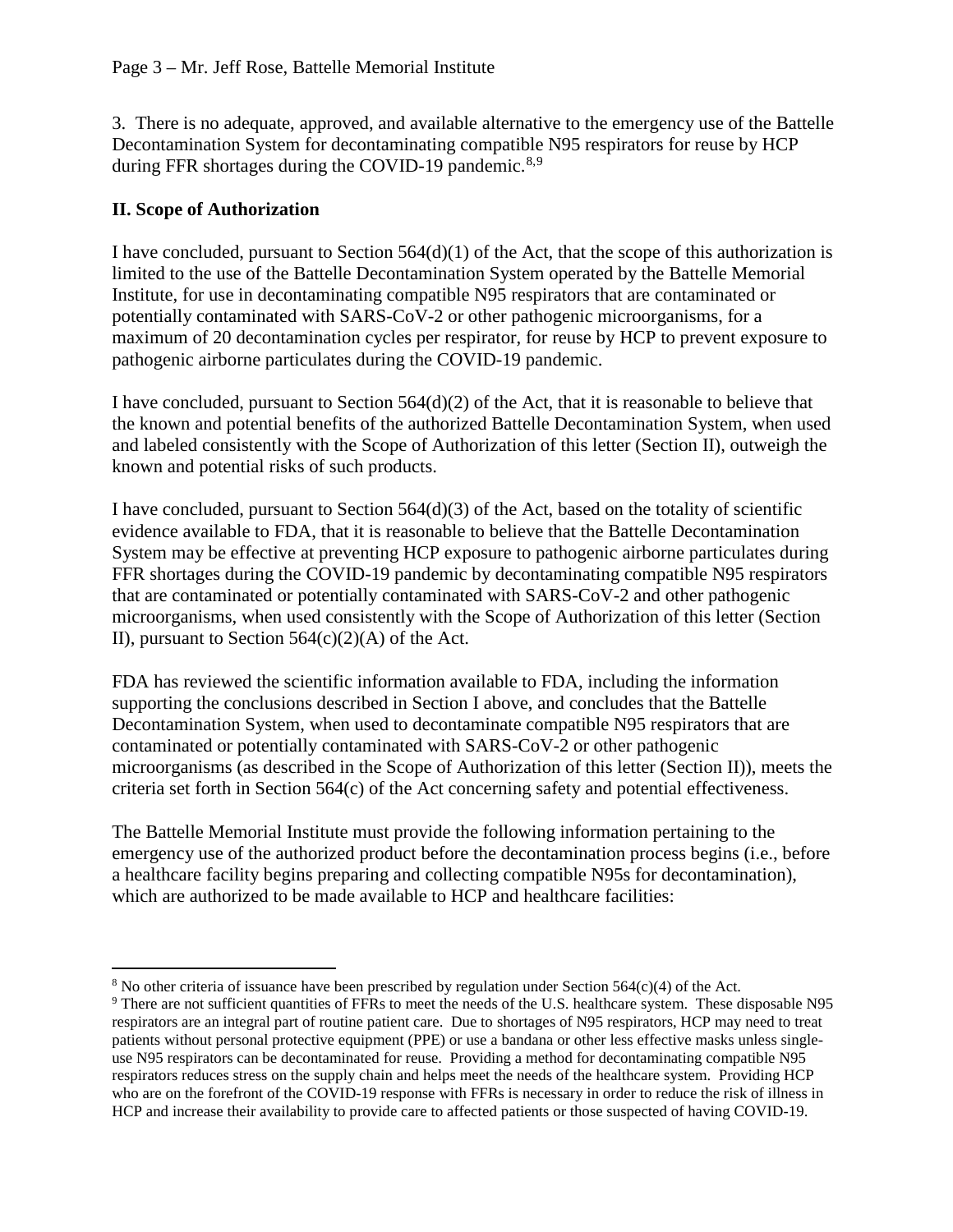- Instructions for Healthcare Personnel: Preparation of Compatible N95 Respirators for Decontamination by the Battelle Memorial Institute Using the Battelle Decontamination System ("Instructions for Healthcare Personnel");
- Instructions for Healthcare Facilities: Preparation and Collection of Compatible N95 Respirators for Decontamination by the Battelle Memorial Institute Using the Battelle Decontamination System ("Instructions for Healthcare Facilities"); and
- Labeling and instructions for use developed by Battelle Memorial Institute ("Battelle") that include the Fact Sheet, Instructions for Healthcare Personnel, and Instructions for Healthcare Facilities set forth in this section (Section II).

In addition, compatible N95 respirators decontaminated by the authorized product must be accompanied by the following labeling, developed by the Battelle Memorial Institute, upon return to the healthcare facility:

• Fact Sheet for Healthcare Personnel: Battelle Decontamination System for Compatible N95 Respirators ("Fact Sheet").

The Fact Sheet, Instructions for Healthcare Personnel, Instructions for Healthcare Facilities, and Instructions for Use are referred to as "authorized labeling."

The Battelle authorized labeling must be provided to HCP and healthcare facilities as directed in Section II, and shall include the specified information as follows:

The Battelle Decontamination System is a self-contained decontamination device that uses vapor phase hydrogen peroxide (VPHP) for decontamination of compatible N95 respirators that are contaminated or potentially contaminated with SARS-CoV-2. N95 respirators containing cellulose-based materials are **not** compatible with decontamination by the Battelle Decontamination System.

Each decontamination cycle in the Battelle Decontamination System consists of injecting VPHP into the decontamination chamber until achieving a saturated atmosphere indicated by micro condensation; maintaining the VPHP exposure for a 150-minute dwell time; and allowing the VPHP to off gas to a level of 1 ppm prior to post decontamination processing. A minimum of five calibrated chemical indicators are dispersed throughout the system to indicate a successful decontamination cycle. This decontamination system enables the reuse of compatible N95 respirators that would otherwise be disposed of after a single use. However, respirators that are visibly soiled must be discarded and not reused or decontaminated.

Instructions for Healthcare Personnel are sent to all healthcare facilities requesting decontamination of compatible N95 respirators and the facility should make these instructions available to HCP to prepare their own individual, compatible N95 respirator for decontamination. Using a permanent marker, the compatible N95 respirator is labeled by the HCP (following the procedure established by the healthcare facility) with a unique three-digit site code and a two-digit location identifier. The unique three-digit site code corresponds to the return delivery address for each respirator following decontamination.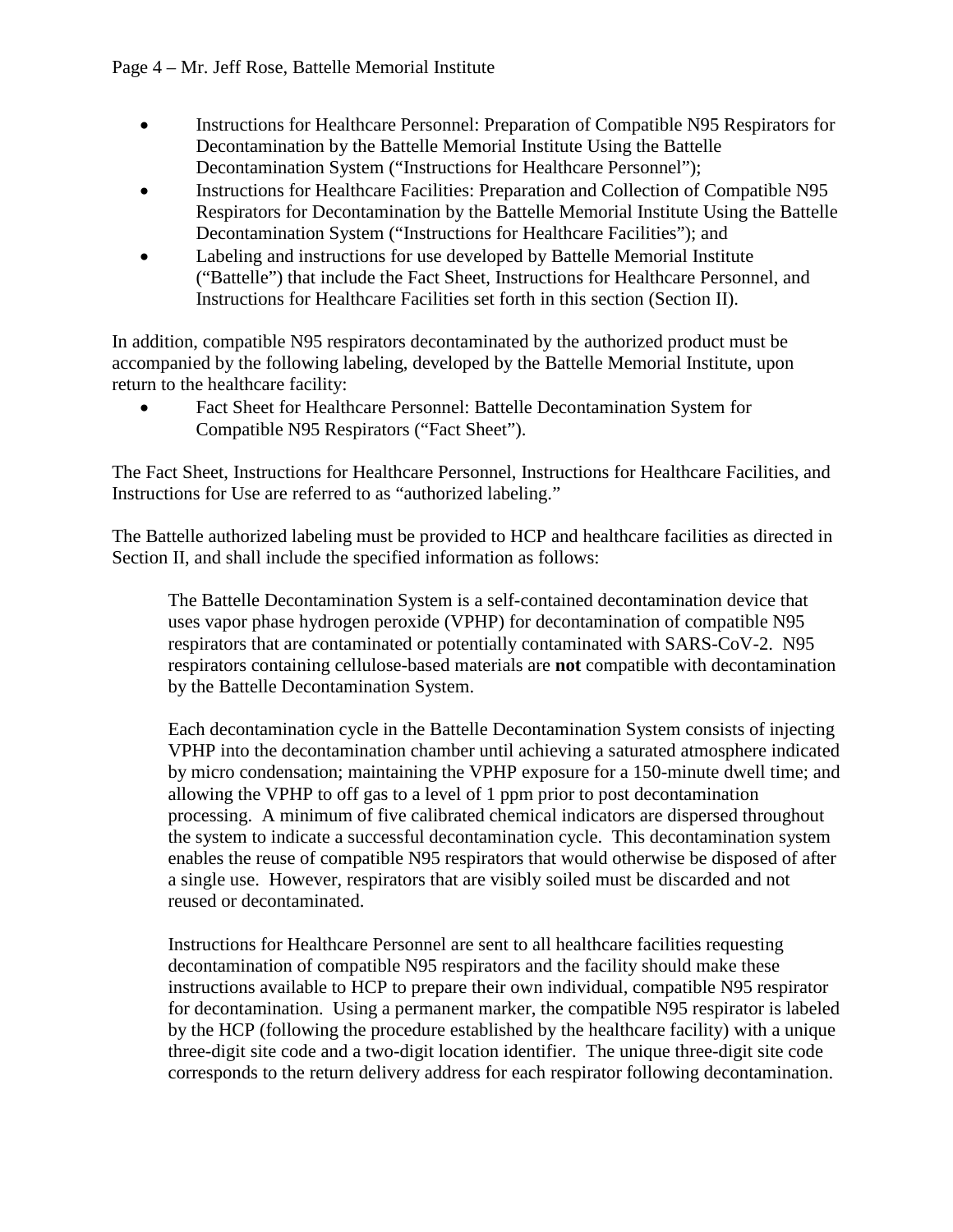Instructions for Healthcare Facilities are sent to all healthcare facilities requesting decontamination of compatible N95 respirators. The facility should create a collection station for compatible N95 respirators to be sent to Battelle for decontamination. Collection stations should contain bags ("primary collection bag") to collect compatible N95 respirators prepared according to the Instructions for Healthcare Personnel. The healthcare facility shall close the primary collection bag. The primary collection bag is then placed into a secondary collection bag, and the facility will appropriately close and decontaminate (using alcohol or other suitable decontaminant) the secondary collection bag. The bags are then placed into rigid, closed boxes clearly labeled with biohazard symbols, taped securely shut, and labeled outside with the three-digit site code and twodigit location identifier. According to the healthcare facility's agreement with Battelle, the facility should complete the chain of custody form provided by Battelle for each shipment, and send to the designated Battelle location. Upon return of the decontaminated compatible N95 respirators from Battelle to the healthcare facility, the healthcare facility should review the provided chain of custody form indicating successful decontamination, and inspect each compatible N95 respirator for visible damage or soiling, as well as confirm the N95 respirator contains a numerical indicator of the decontamination cycle. Any problems should be immediately reported to Battelle.

Battelle agrees to the following procedures pertaining to the authorized product:

Battelle shall enter into agreements with healthcare facilities requesting decontamination of compatible N95 respirators, and provide such healthcare facilities with the authorized labeling and chain of custody documentation for completion by the healthcare facility to send to Battelle. Upon receipt of the compatible N95 respirators and chain of custody documentation by Battelle, the box of compatible N95 respirators is barcoded and logged into the Battelle Decontamination System tracking database and chain of custody. The used compatible N95 respirator is loaded into the Battelle Decontamination System and undergoes a decontamination cycle. Upon completion of each decontamination cycle, each compatible N95 respirator is removed from the decontamination system. Each compatible N95 respirator is labeled numerically (1, 2, 3, etc.) with a permanent marker to indicate the number of decontamination cycles completed, up to a maximum of 20 cycles. After all decontaminated compatible N95 respirators are labeled, they are boxed and returned to provider with a chain of custody form, which indicates successful decontamination, and the Fact Sheet.

The emergency use of the Battelle Decontamination System must be consistent with, and may not exceed, the terms of this letter, including the Scope of Authorization (Section II) and the Conditions of Authorization (Section IV). Subject to the terms of this EUA and under the circumstances set forth in the Secretary of HHS's determination under Section 564(b)(1)(C) described above and the Secretary of HHS's corresponding declaration under Section 564(b)(1), the authorized Battelle Decontamination System is authorized to be operated by Battelle Memorial Institute for decontaminating compatible N95 respirators that are authorized to be used by HCP in healthcare settings under the terms and conditions of this EUA. Changes to the process, procedures, or labeling for the authorized product may require an EUA amendment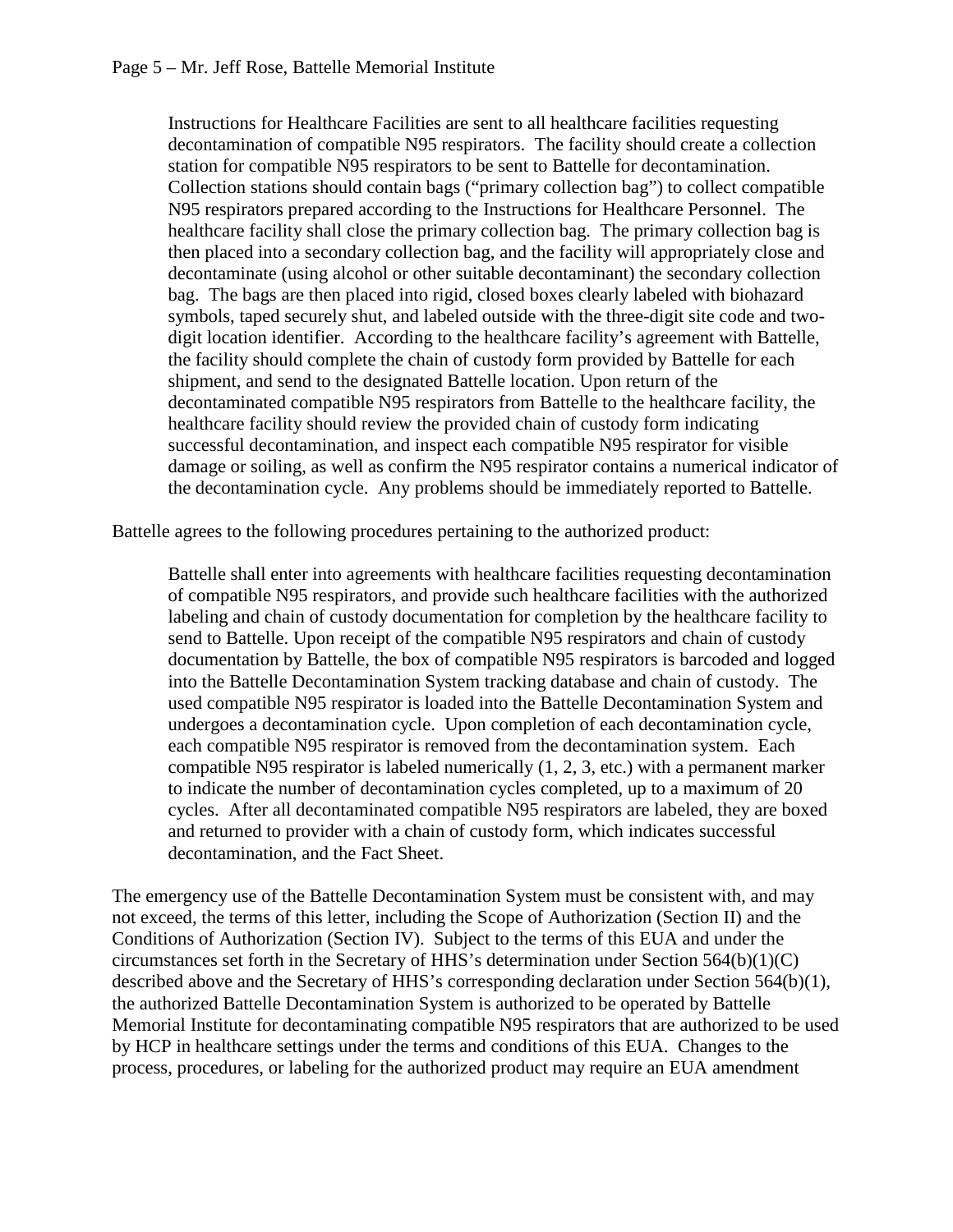subject to review and concurrence of the Division of Infection Control and Plastic and Reconstructive Surgery Devices/OPEQ/CDRH and OCET/OCS/OC.

This EUA will cease to be effective when the HHS declaration that circumstances exist to justify the EUA is terminated under Section 564(b)(2) of the Act or when the EUA is revoked under Section 564(g) of the Act.

### **III. Waiver of Certain FDA Requirements**

I am waiving the following requirements for the Battelle Decontamination System during the duration of this EUA:

- applicable current good manufacturing practice requirements, including the quality system requirements under 21 CFR Part 820 with respect to the authorized Battelle Contamination System used in accordance with this EUA; and
- labeling requirements under the FD&C Act and FDA regulations, including unique device identification requirements (see Subpart B of 21 CFR Part 801), except that the Battelle Decontamination System must comply with the authorized labeling requirements specified in this EUA (Section II).

### **IV. Conditions of Authorization**

Pursuant to Section 564(e) of the Act, I am establishing the following conditions on this authorization:

#### Battelle Memorial Institute

- A) The Battelle Decontamination System shall only be operated by the Battelle Memorial Institute ("Battelle") and shall not be distributed to third parties.
- B) Use of the Battelle Decontamination System on other types of personal protective equipment is not authorized and would require a request for a separate EUA or marketing authorization and data supporting such other use.
- C) Battelle will make available to customers the authorized labeling for the Battelle Decontamination System through posting on the Battelle website and will send the appropriate authorized labeling to each healthcare facility when it returns each shipment of the decontaminated respirators, consistent with Section II of this letter.
- D) Battelle is authorized to decontaminate up to 10,000 compatible N95 respirators per chamber load, consistent with the data provided to FDA. Battelle shall provide FDA weekly reports, including data according to a testing plan (including data from chemical indicators and biological indicators) for scale-up reviewed by FDA, regarding the decontamination of compatible N95 respirators, including any reductions in decontamination ability. Battelle shall provide FDA, in advance of establishing satellite facilities where Battelle will perform decontamination using the Battelle Decontamination System, confirmation that all chambers, critical parameters, logistics, processes, containment systems, and labeling are identical and in place at all satellite facilities. After implementation, at the current and all satellite facilities, if Battelle demonstrates any reduction in decontamination ability for a given site, Battelle shall immediately notify FDA.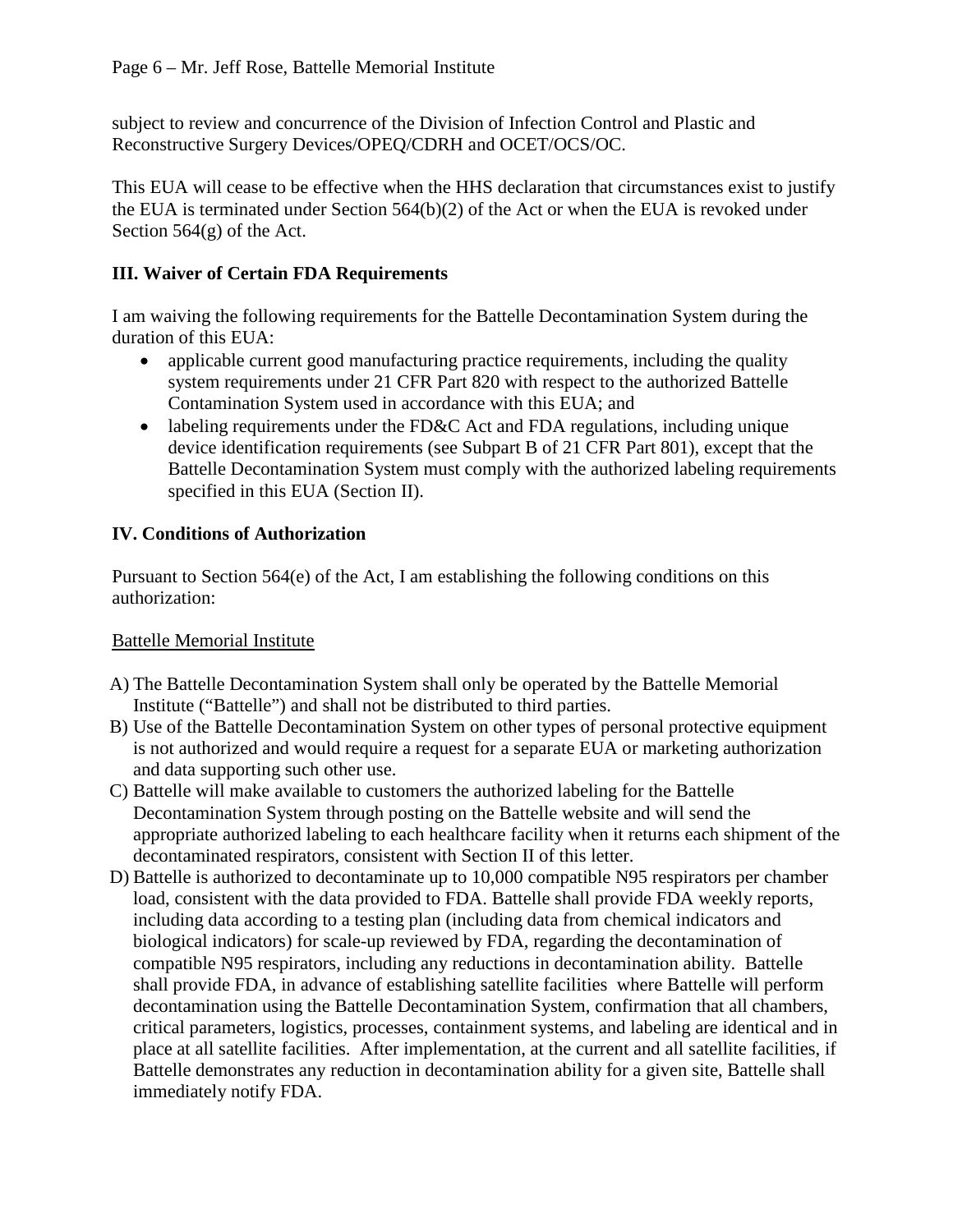- E) All descriptive printed matter relating to the use of the Battelle Decontamination System shall be consistent with the authorized labeling. No descriptive printed matter relating to the use of the Battelle Decontamination System may represent or suggest that this product is safe or effective for the prevention or treatment of COVID-19.
- F) Battelle will have a process in place for reporting adverse events about the authorized product and the decontaminated respirators of which they become aware and send such reports to FDA, and will establish a process to collect information from healthcare facility customers regarding degradation of decontaminated N95 respirators and reports of infection or potential infection of users of the decontaminated N95 respirators and send such reports weekly to FDA.
- G) Battelle will ensure that any records associated with this EUA are maintained until otherwise notified by FDA. Such records will be made available to FDA for inspection upon request.
- H) Battelle will maintain records of the chain of custody of the N95 respirators sent to Battelle for decontamination through use of a barcode system and tracking database.
- I) Battelle will track the number of times a N95 respirator is decontaminated up to a maximum of 20 decontamination cycles per N95 respirator. Battelle will maintain records of all decontamination cycles.
- J) Battelle is authorized to make available additional information relating to the emergency use of the product that is consistent with, and does not exceed, the terms of this letter of authorization.
- K) Battelle will maintain records and provide reports to FDA of the routine monitoring and testing of its personnel consistent with the monitoring and schedule set forth below:
	- Battelle personnel are to be enrolled in the Battelle SARS-CoV-2 Fever Monitoring Program.
	- Battelle personnel will undergo routine testing for SARS-CoV-2 (subject to availability of diagnostic tests).
	- Battelle will keep records and provide weekly reports to FDA during the decontamination system scale-up process (i.e., data on chemical indicators and biological indicators), and weekly reports to FDA for a minimum of two weeks post-implementation of the full scale-up of the decontamination process to monitor the safe use of the Battelle Decontamination System by Battelle personnel.
	- After the decontamination scale-up process is established and operational, Battelle will provide bi-weekly reports and promptly notify FDA of adverse events relating to infections and exposures of Battelle personnel to SARS-CoV-2.

# Healthcare Facilities

- L) Healthcare facilities using respirators that have undergone decontamination using the Battelle Decontamination System ("the decontaminated respirators") should make available to HCP who are or may be using the decontaminated respirators the authorized Fact Sheet for Healthcare Personnel that is required to be provided by Battelle.
- M) Healthcare facilities using the decontaminated respirators should monitor HCP who use such respirators for the signs and symptoms of potential infection with SARS-CoV-2 or other respiratory infection and promptly report such information to Battelle, so that Battelle can provide a weekly report to FDA consistent with Section IV.F of this EUA. Reports of adverse